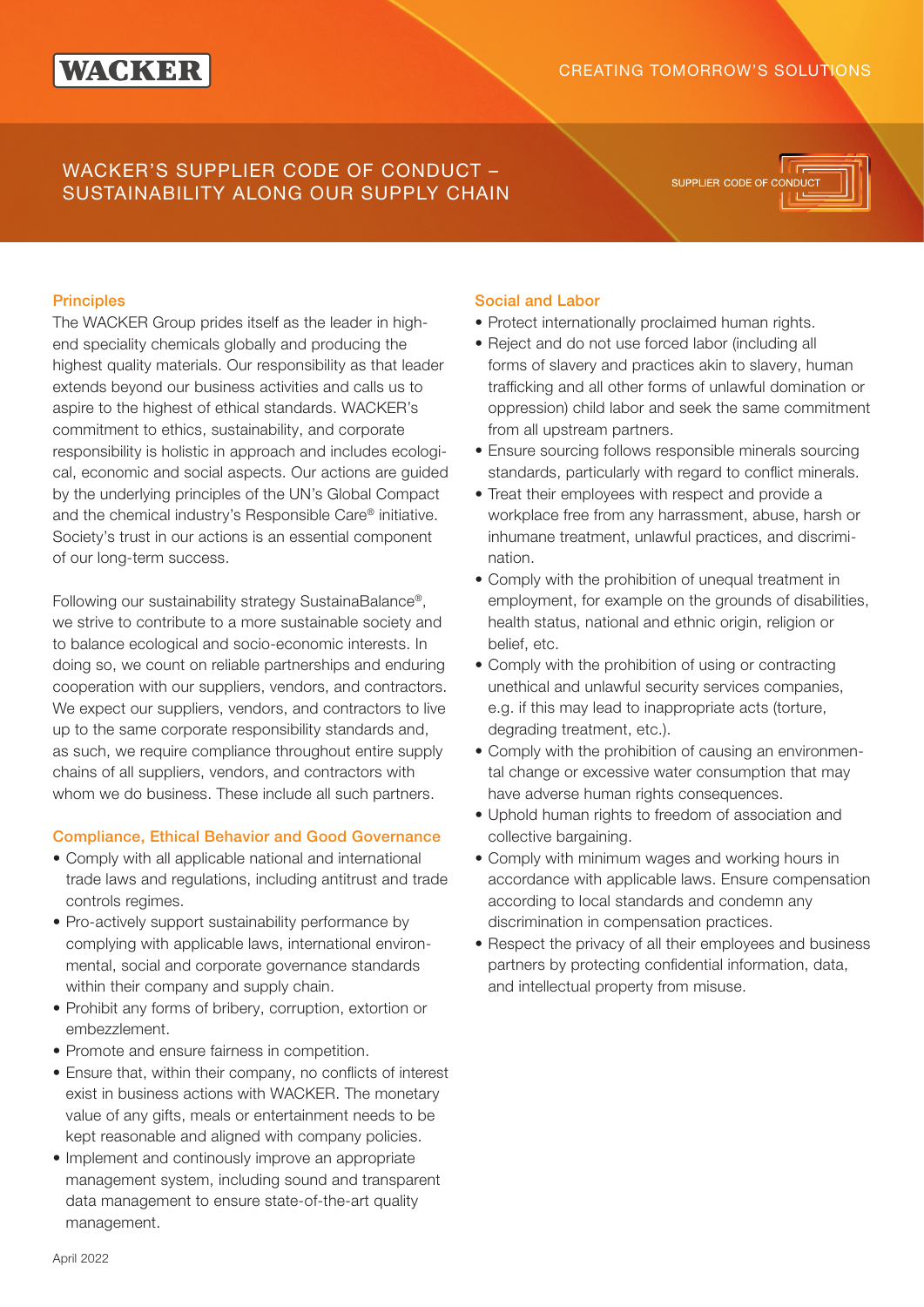## WACKER'S SUPPLIER CODE OF CONDUCT – SUSTAINABILITY ALONG OUR SUPPLY CHAIN

#### Environmental and Safety

- Protect their employees' and communities' health as well as the health of the general public.
- Comply with applicable laws regarding health and safety.
- Comply with all applicable environmental regulations and minimize emissions and waste.
- Utilize resources efficiently, and use energy-efficient, environmentally friendly technologies.
- Ensure safe, environmentally sound development, sourcing, manufacturing, transport, distribution, use and disposal of products with the goal of protecting and preserving the environment.
- Protect biodiversity, and ensure that renewable raw materials are not competing with food.
- Respect the land rights of individual and local communities.

#### Assessments / Audits

In order to ensure our supply chain indeed lives up to these critical ideals, WACKER may conduct assessments in various ways, including sustainability questionnaires and/or on-site audits, executed either by WACKER employees or by independent assessment/auditing service providers. By supplying services, parts, materials, equipment, or other materials to any WACKER Group company, it is understood and agreed by all suppliers, vendors, and/or contractors that they will participate in and support all such assessment efforts, including providing any documentation and certification requested by WACKER to evidence the compliance with any/all of the above.

#### Whistleblower System

In addition, we have a digital whistleblower system that allows anonymous submission of information on compliance-relevant topics worldwide. We encourage both our own employees and vendor partners to use that system to report any concerns.

The principles set out represent, among other things, the human rights-related and environmental-related expectations placed on all suppliers, vendors, and contractors with whom we do business. These requirements are mandatory. The requirements apply along the entire supply chain, so our suppliers, vendors, and contractors must, in turn, commit their upstream partners accordingly.

This Code of Conduct is applicable to all vendors, suppliers, and contractors that do business with any WACKER Group company, entity, or affiliate. This Code of Conduct is a global expectation and requirement of doing business with WACKER and, as such, is incorporated into our terms of purchase applicable to all WACKER purchase orders.